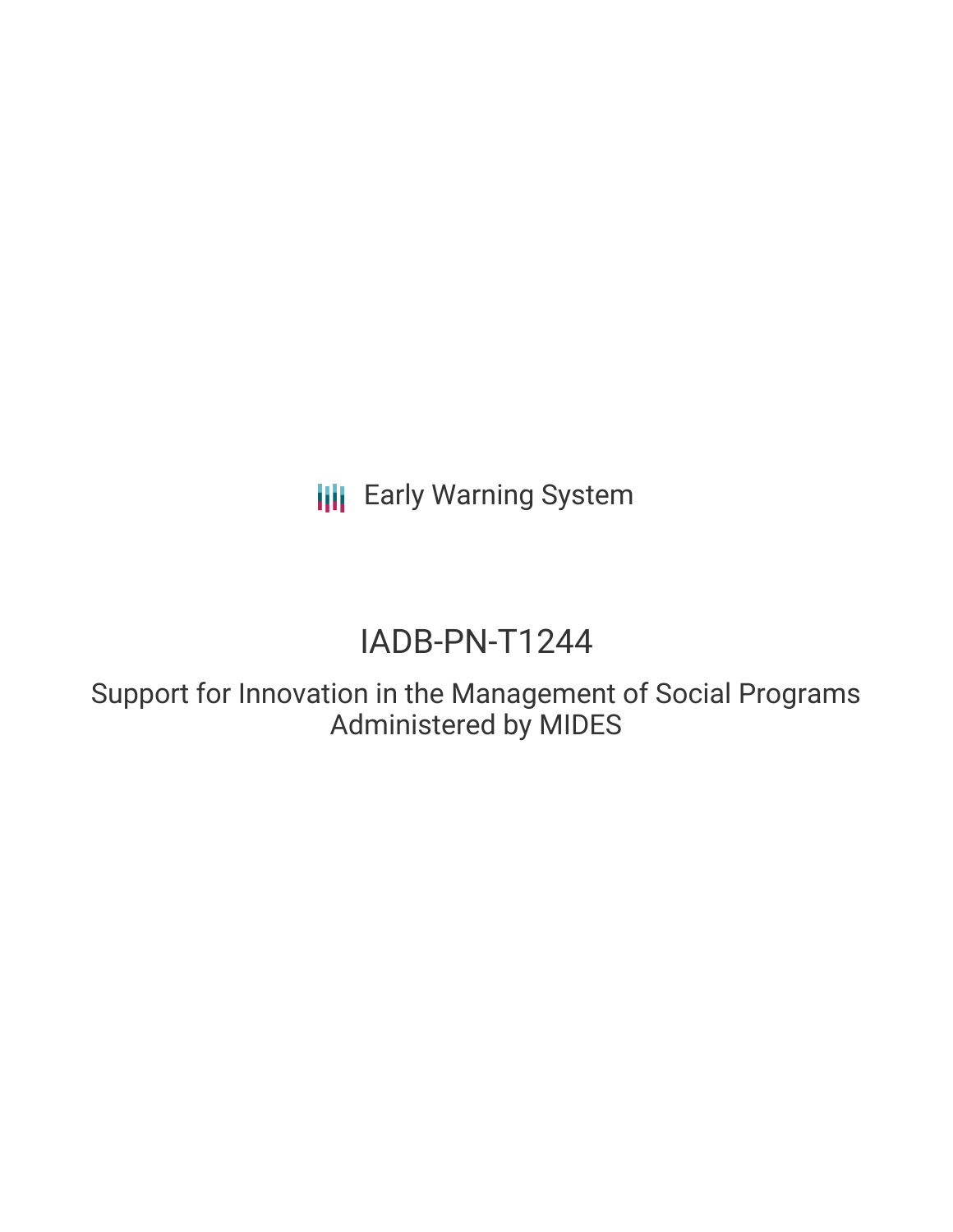

#### **Quick Facts**

| <b>Countries</b>               | Panama                                    |
|--------------------------------|-------------------------------------------|
| <b>Financial Institutions</b>  | Inter-American Development Bank (IADB)    |
| <b>Status</b>                  | Approved                                  |
| <b>Bank Risk Rating</b>        | U                                         |
| <b>Borrower</b>                | Government of Panama                      |
| <b>Sectors</b>                 | Law and Government, Technical Cooperation |
| <b>Investment Type(s)</b>      | Advisory Services, Grant                  |
| <b>Investment Amount (USD)</b> | $$0.35$ million                           |
| <b>Project Cost (USD)</b>      | $$0.35$ million                           |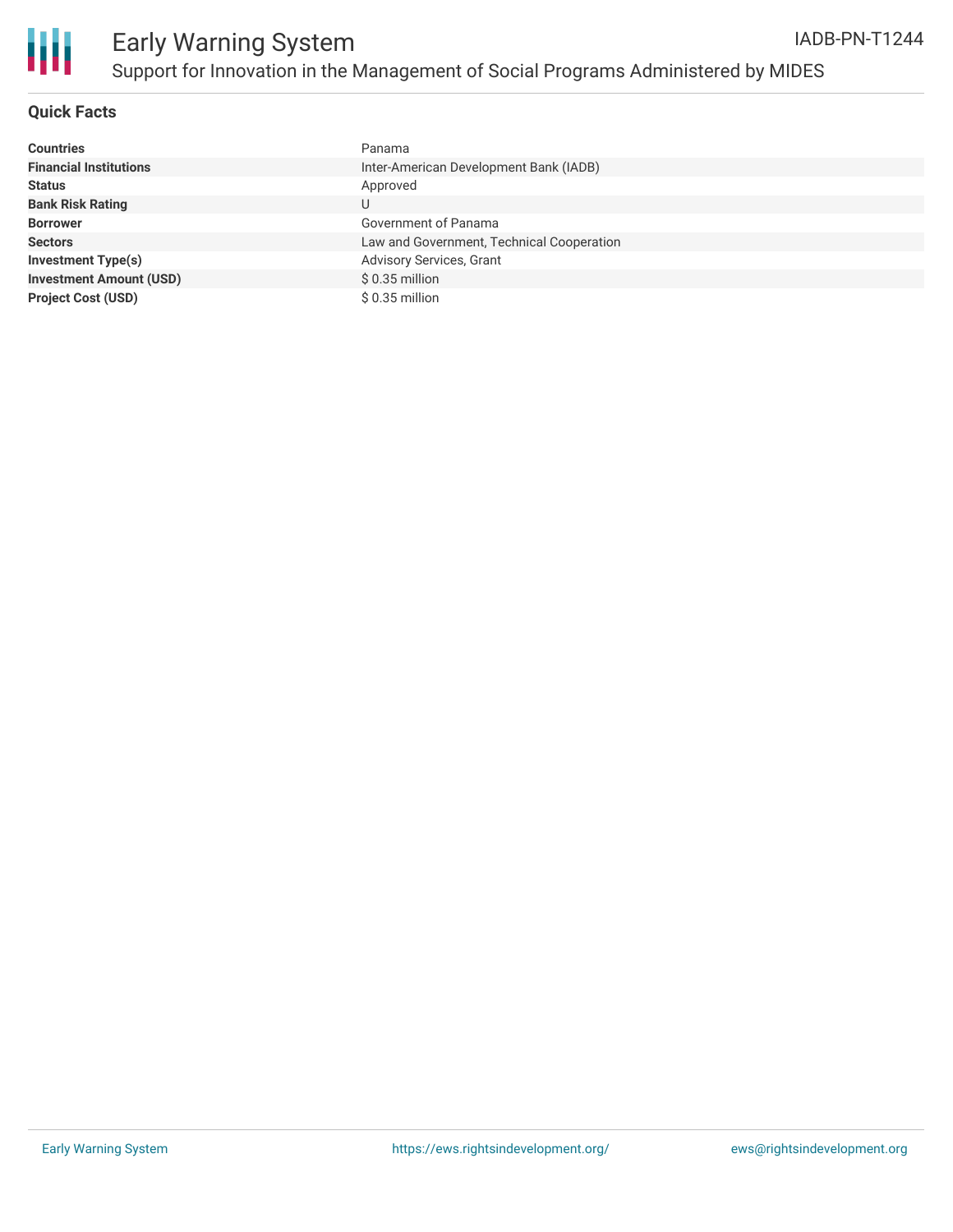

### **Project Description**

The objective of the Technical Cooperation is to support the strengthening of the management of social programs administered by the Ministry of Social Development through the implementation of digital innovations. Through the TC, technical inputs will be generated to improve the precision and automation of the mechanisms for identifying the beneficiary population of the conditional cash transfer programs and their consolidation in the Integrated Beneficiary Informatics Platform. Improving the quality of comprehensive early childhood care services provided in centers will also be supported by the TC through the development of digital platforms for quality management.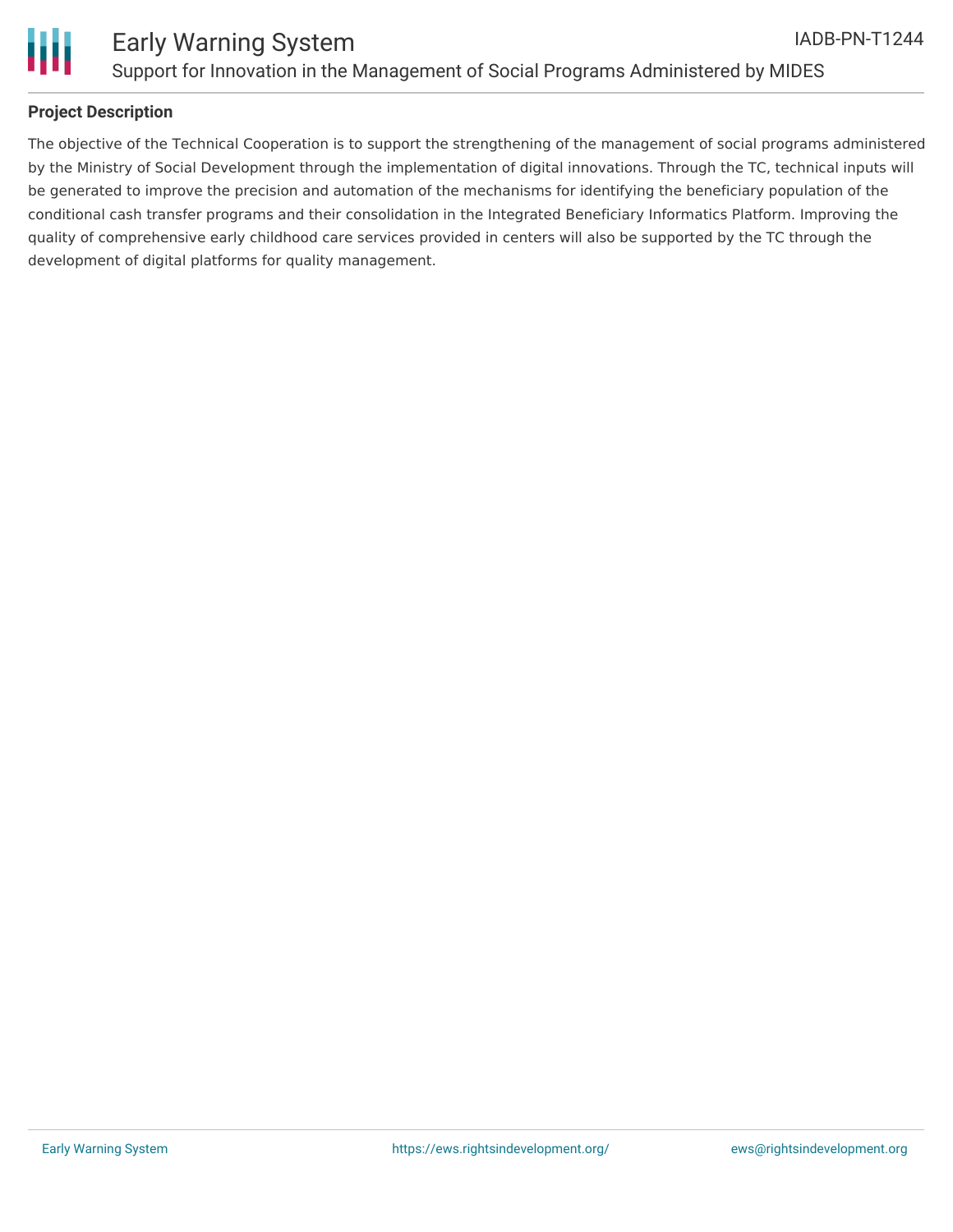

#### **Investment Description**

• Inter-American Development Bank (IADB)